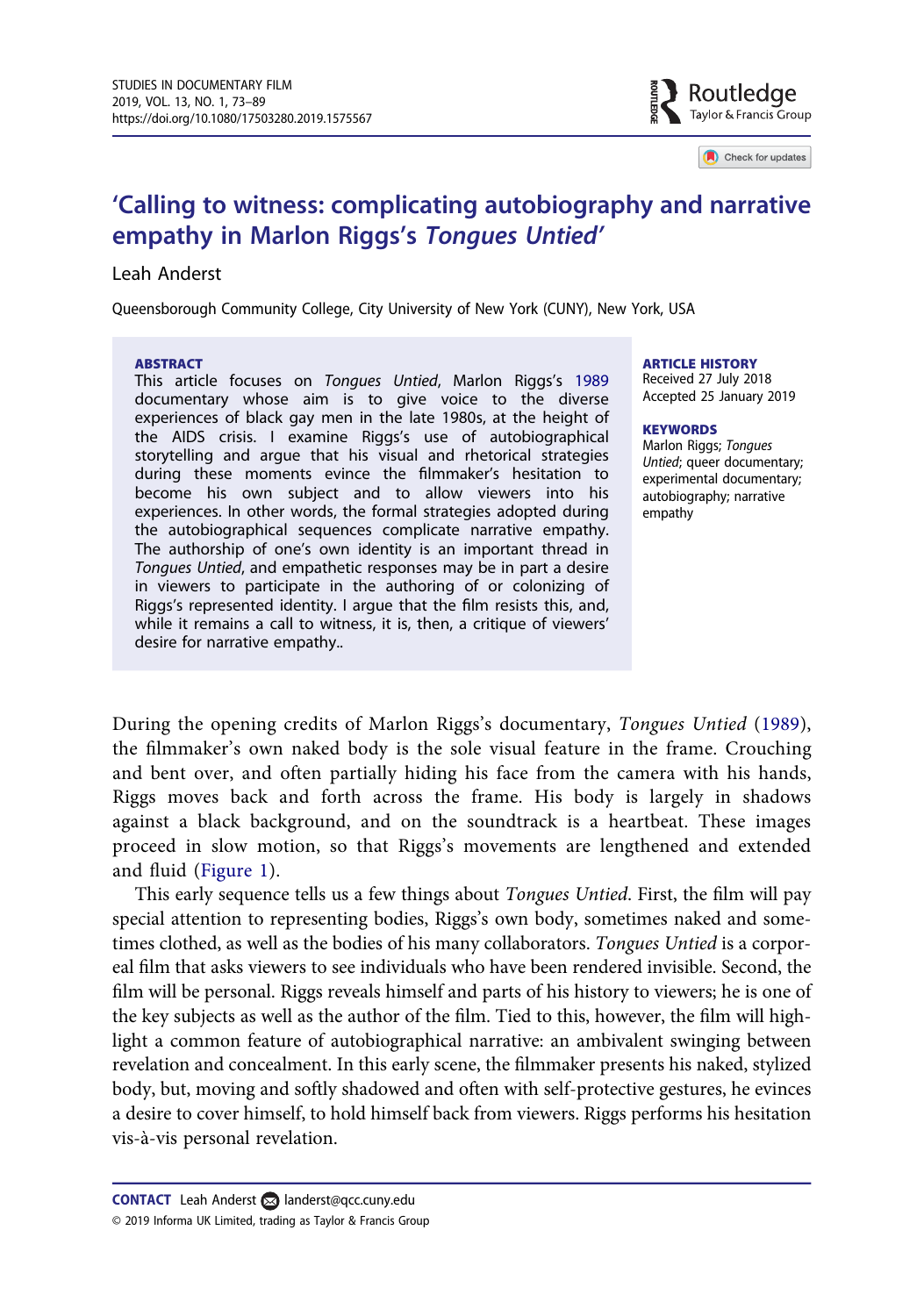<span id="page-1-0"></span>

Figure 1. Riggs performing in the opening sequence.

This scene also acknowledges the presence of viewers and the ways that they might respond to or be called upon to engage. On a few occasions during the sequence, Riggs looks directly into the camera, meeting the gaze of his audience. Of these moments, Michael Renov, notes that the filmmaker 'rivet[s] us with his fiery gaze'  $(2004, 180)$  $(2004, 180)$ . Even as he covers parts of his face, Riggs provokes viewers with his intention-filled looks. He asks us to look closely at his particular body, to see the individual it houses. But he also seems to ask viewers to reflect on their habits of consuming and authoring others. Riggs's body is like a canvas. It is unclothed and ready for our impressions. We apprehend him, and the scene's slowness and length allow us to see ourselves reading him. Riggs asks us, in other words, to look at him but also to notice ourselves looking.

Notably too, Riggs's body is muscular and healthy; the heartbeat on the soundtrack is steady and strong. Later in the film, he will share his HIV positive status, what he calls a 'time bomb ticking' in his blood, but here at the outset, his body and the beating heart call attention to his health and his vigor. In an interview shortly after the film's premier, Riggs describes the dual role he envisioned for this heartbeat. For him it is 'a source of life and then eventually a source of death, since entwined with its ticking is the virus, a source of death. I wanted to play with that paradox' (Kleinhans and Lesage [1991](#page-16-0), 125). Just as Riggs will reveals his body and his personal stories to viewers in an ambivalent manner, so too will he save the revelation of his HIV status until late in the film. At that point, he includes a black and white headshot of himself, printed in the dotted inked pattern typical of newsprint that matches the montage of obituary images of the many friends he has lost to AIDS. In short, Riggs controls when and how much viewers know about him, sharing so that his viewers may witness his experiences, all the while holding back.

This early scene with Riggs's body is only the first of a handful of scenes in Tongues Untied focused on the filmmaker himself or on his life story. While the goal of this film is to break the long-held silence about the prejudices faced by black gay men – to untie the silent tongues of the many men who collaborated with him here and who constituted his primary, intended audience<sup>[1](#page-14-0)</sup> – viewers leave this film with a sense of having gotten to know the filmmaker, his history, his opinions, and his observations. Autobiographical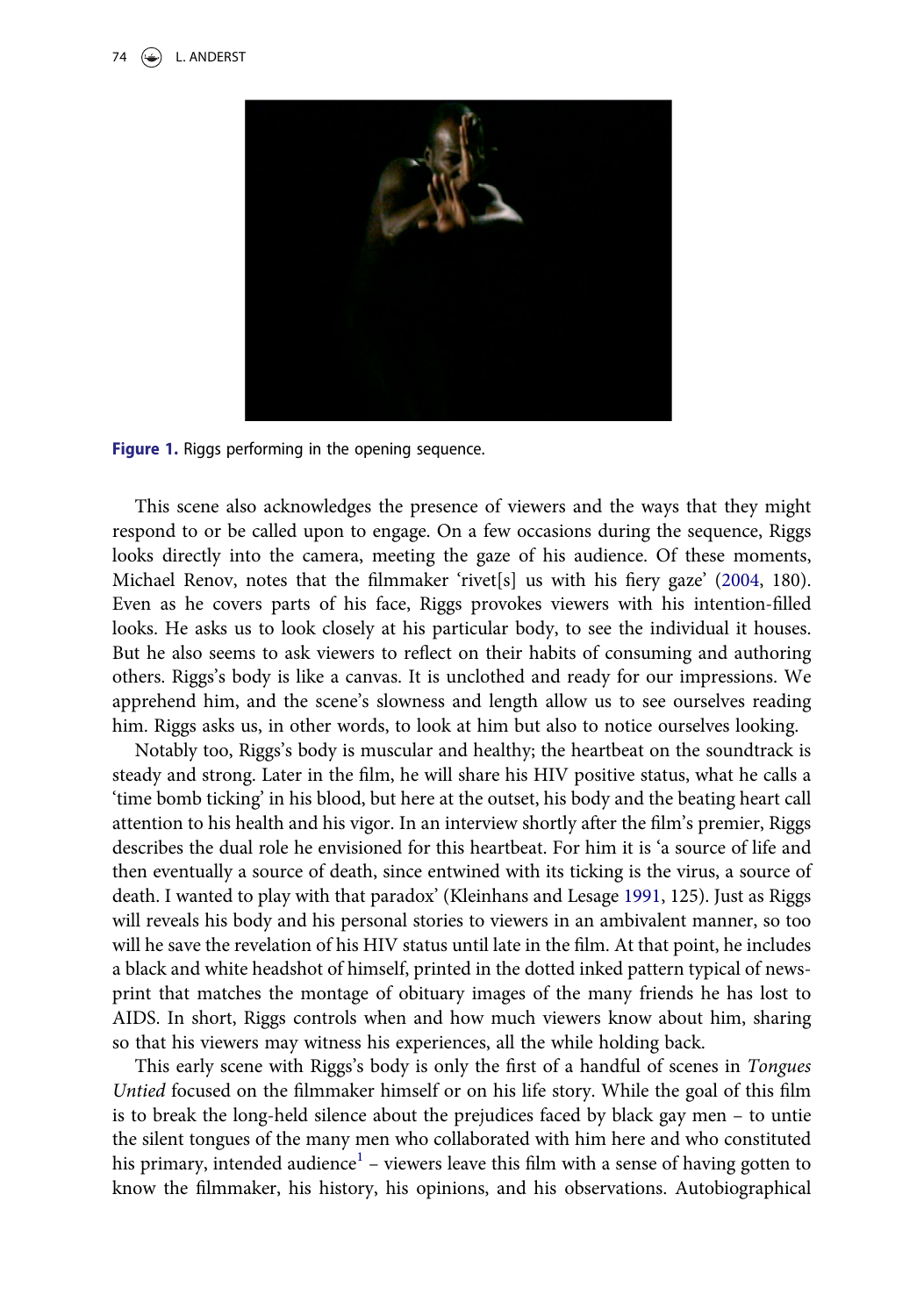<span id="page-2-0"></span>disclosures are important elements in Riggs's project. But, as this first sequence shows, Riggs's reaching out to the audience, with his story and his body, is complicated. As I hope to show, his use of autobiography raises questions related to the slipperiness of autobiographical voices, the relationship between subjects and viewers, and the limits of audience engagement, identification, sympathy and empathy.

At this particular moment, a moment when scholarship on emotion and affect, on reception, and on narrative empathy has become rich and nuanced, Riggs's film is a fascinating example of a work that represents the emotions of its creator and subjects and produces emotions in its viewers. It demonstrates documentary's strong potential for viewers witnessing others' experiences, yet it also reveals some of the limitations and the dangers of narrative empathy. Experiencing narrative empathy can have a profound impact on audiences, whether viewers of film or television or readers of books. Viewers of news media or of advertising, for example, can be manipulated by representations of powerful emotions in narrative. Sympathy or empathy with fictional characters is also thought, especially in mainstream conceptions, to produce in readers greater understand-ing of another's perspective or positive changes in one's own thinking.<sup>[2](#page-14-0)</sup> Viewers and readers, however, can engage in their own manipulation of subjects in the name of narrative empathy. Experiencing empathy, a viewer can impose her ideas or reactions onto the experiences or emotions of another in the belief that what she experiences is what they experienced. It is for this reason that Sara Ahmed calls empathy, especially empathy for another's pain, a '"wish feeling",' a phenomenon 'in which subjects "feel" something other than what another feels in the very moment of imagining they could feel what another feels' [\(2004](#page-15-0), 30). Riggs's performance in the early scene discussed above alludes to just this possibility of others imposing their feelings and ideas upon him. Riggs presents himself and his body in front of the camera and in slow motion for viewers to see, but he also looks back at them and he covers parts of himself. He offers only a certain amount, not the whole, for his audience's consumption.

My aim in this essay, then, is to unearth that ways that Riggs's use of autobiography in this film asks viewers to witness, to see, hear, and acknowledge, but at the same time complicates and frustrates viewers' impulses to acquire or colonize his experiences through narrative empathy. I will look closely at the ways that one particular autobiographical moment within this film represents the impact that others' words and emotions, others' readings, have had on the filmmaker's identity; produces emotions and engagement within the film's viewers; and asks viewers to witness but not to share in the filmmaker's story. Autobiography often invites or may seem to invite the listener or the viewer into a shared experience with the teller, and this is especially the case when that narrative recounts vividly described painful experiences. As Elaine Scarry's work in The Body in Pain has made clear, pain is at once something a person experiences herself with great immediacy and certainty, but to others, its representation, its expression is 'so elusive' as if 'belonging to an invisible geography that, however portentous, has no reality because it has not yet manifested itself on the visible surface of the earth' ([1985,](#page-16-0) 4,3). Pain is, in short, incommunicable in any accurate way, but, as Scarry also makes clear, 'the act of verbally expressing pain is a necessary prelude to the collective task of diminishing pain' [\(1985](#page-16-0), 9). With Tongues Untied, Riggs visually and narratively represents his own pain, especially the pain caused by prejudices he experiences in his youth and then re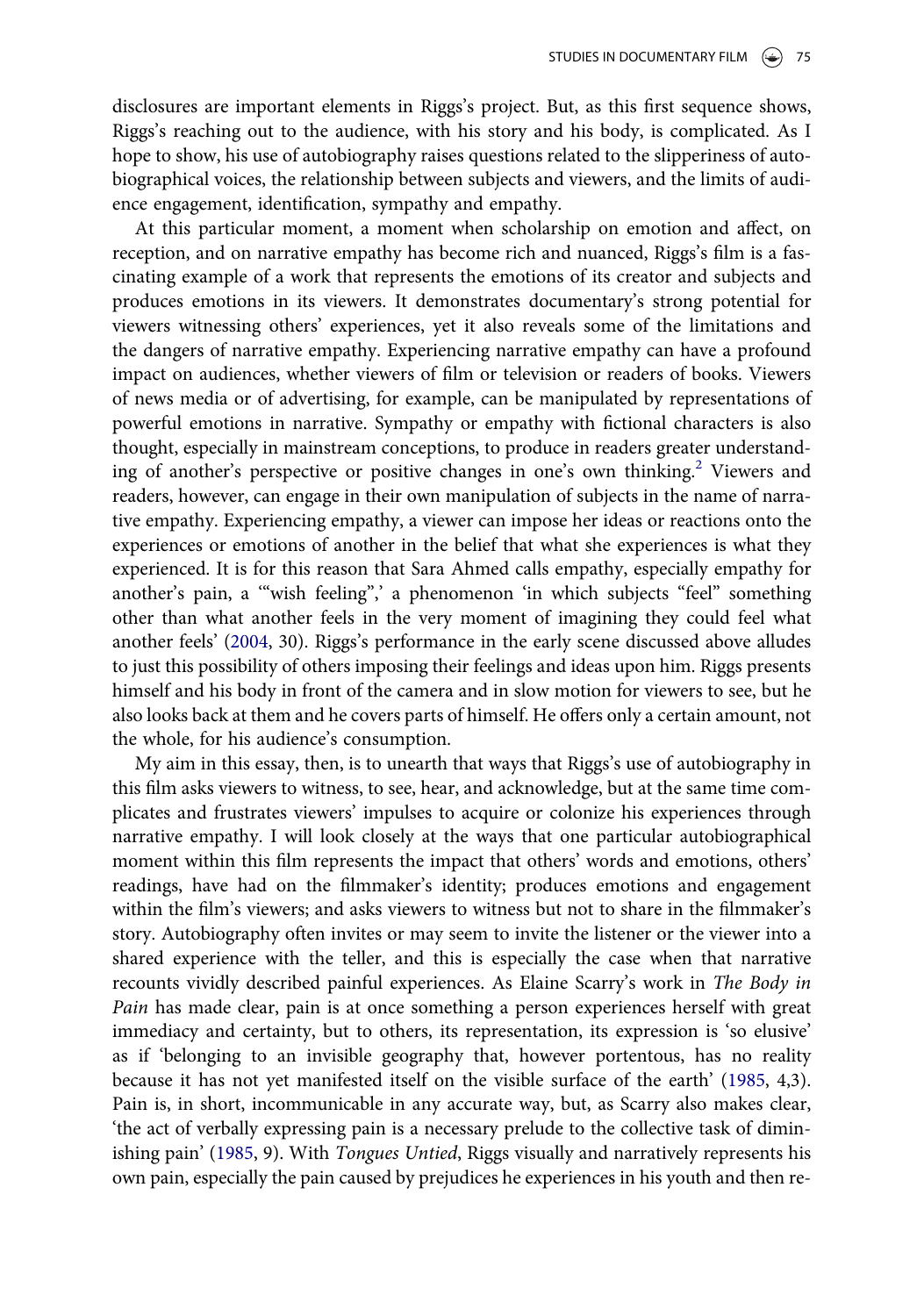\*\*\*

<span id="page-3-0"></span>experiences as an adult when he finds those prejudices once again in the white gay community and the black community.

The autobiographical moments in *Tongues Untied*, especially those that recount these very pains suffered by the film's subjects, may activate a strong feeling of identification with Riggs and his collaborators, and writers and theorists have attested to responding empathetically to this film. As I hope to show, however, Riggs's representational choices, precisely during moments of autobiography, instead hold viewers at a distance. He positions us as witnesses; he does not invite us to share his experiences, the pains that he can only represent. The film points, in other words, to the dangers inherent in empathetic feelings that Ahmed details. Riggs's objectives in Tongues Untied are achieved in part, then, through a defensive autobiographical presentation.

Tongues Untied sheds light on some of the experiences of black gay men in America, a group that faced and continues to face a doubled prejudice, racism from whites, both gay and straight, as well as homophobia from blacks. Riggs presented the film in October of 1989 at the American Film Institute Video Festival in Los Angeles, at many other subsequent festivals, and it was aired on PBS's P.O.V. series in July 1991 (Ford [2008](#page-15-0)). Perhaps the most experimental and confessional of the eight videos produced by the filmmaker during his short lifetime – Riggs died of AIDS-related complications in 1994 at age 37 – Tongues Untied is a hybrid documentary: it's a fragmentary, episodic film without a single overarching narrative that mixes a number of documentary styles and discourses. Riggs himself declined to call the work a documentary, preferring instead to emphasize its differences from traditional documentary discourse, 'I even abandoned the word "documentary," seeking my own sort of embodiment and expression in video to represent these voices, their visions, their words' (Kleinhans and Lesage [1991](#page-16-0), 120). Tongues Untied has a distinctly rhythmic, poetic structure that is framed by Riggs's integration of music and poetry spoken by the filmmaker himself, by Essex Hemphill, and by other poets.[3](#page-14-0) The film includes many brief stories told by individual men about themselves or about others they know, a number of musical and dance performances by groups of men, images from popular culture, and shots of men vogueing outdoors in New York City. Without talking heads providing specific names, dates, or background information; without a single, unifying narrative thread, Riggs creates a collage style representation of a community at a particular moment in time.<sup>4</sup> Writing about lesbian and gay documentaries of the era following the Stonewall Riots of 1969, Thomas Waugh notes a trend of eschewing observational practices and other realist modes. Waugh calls these films 'bent documentaries,' and Tongues Untied fits his description well. These films, Waugh writes, 'seemed intuitively to prefer artificial and hyperbolic "performance" discourses,' and, added to this, their mixing of public and private concerns often resulted in 'the tuttifrutti compendium of performance styles that characterizes so many of them' ([2011,](#page-16-0) 215, 216). Tongues Untied fits neatly into this category of documentary practice; it is personal and experimental, and its tone shifts fluidly between intense seriousness and lighthearted comedy. As Riggs described in an essay published after his death, the film's goal was to end the invisibility and silence he and others lived. 'Tongues Untied was motivated,' Riggs writes, 'by a singular imperative: to shatter this nation's brutalizing silence on matters of sexual and racial difference' ([1996,](#page-16-0) 185). He achieves this with the film's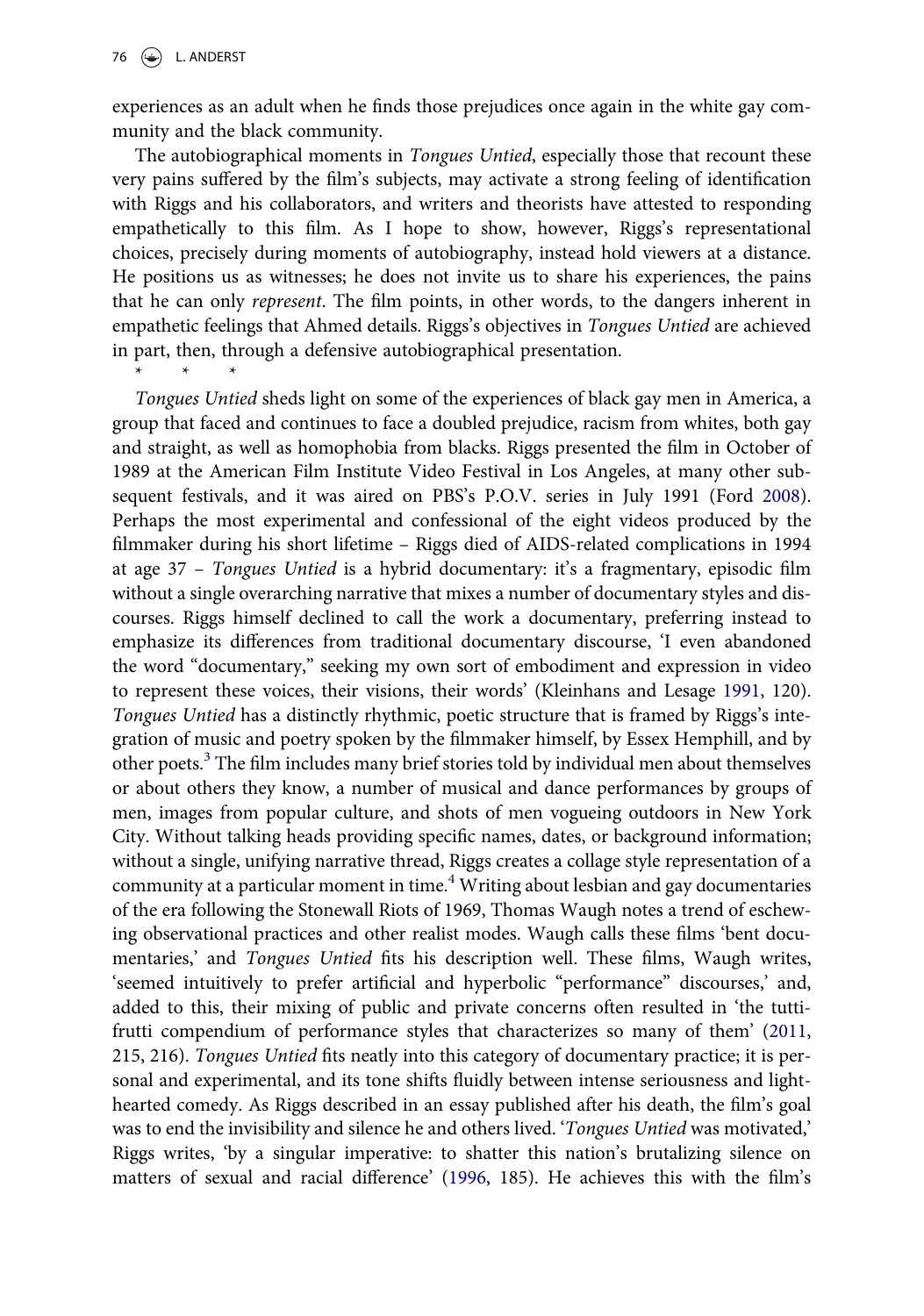<span id="page-4-0"></span>anthology format that allows for collaboration, a plurality of voices and bodies, and a fruitful mixture of artistic styles.

Tongues Untied received a good deal of attention from the mainstream press surrounding its broadcast on PBS's documentary series, P.O.V. in the summer of 1991. From June to August of that year, many newspapers and magazines – both American and international – reported on the documentary as well as on the controversies surrounding its funding and its broadcast. Riggs did not initially conceive of Tongues Untied as a project for television or for a wide audience, but when, following many successful festival screenings, P.O.V. programmers offered to broadcast it, he agreed, with the stipulation that his film not be censored.<sup>5</sup> Tongues Untied generated a wave of ire from American conservatives who were offended by its use of explicit language, by its imagery perceived as pornographic, and by its positive portrayal of gay black men. Conservatives were galvanized as well by the public funding Riggs received for the project and by the film's airing on P.O.V., a PBS series partly funded by the American government.<sup>[6](#page-14-0)</sup> Much of the press attention Tongues Untied received, then, focused on the controversies the film generated related to public funding of the arts and on the numbers of PBS stations that refused to air the film or that aired it in low-rated, late-night time slots. However, despite the negative articles and reviews, many reviewers gave the documentary high praise, with one reviewer calling it 'a cry for community and a manifestation of that community, a call for the end of crippling isolation' (Haslett Cuff [1991\)](#page-15-0) and another 'television of high quality … a work of high moral purpose' (Editorial [1991](#page-15-0)). Even readers chimed in to counter some negative reviews. One reader, writing in to the St. Petersburg Times expresses regret that the local PBS station would not air the film, writing that he 'saw this film last year and found it powerful and convincing' (Condron [1991\)](#page-15-0).

Perhaps because of this attention, and in spite of the late-night broadcast spot in some areas, Tongues Untied had a large viewership on PBS. The Atlanta Journal-Constitution reported that the film had 'about 100,000' viewers on the Atlanta PBS station and this represented for that channel the highest ratings since Ken Burns's hugely popular documentary, The Civil War (1990) (Yandel [1991\)](#page-16-0). Even with the many PBS stations that refused it, Tongues Untied aired, sometimes more than once, in a number of American cities in addition to Atlanta: New York, Los Angeles, Pittsburgh, Detroit, Minneapolis/Saint Paul, Cincinnati, Washington D.C., and Buffalo, among others.

In addition to the attention the film received around its 1991 television broadcast, Tongues Untied has figured regularly in scholarly work focused on documentary filmmaking, especially experimental and personal documentaries, and on African American and queer media representations. Among this scholarship, highlighting Riggs's use of his subjective perspective is common, especially as it relates to the film's place in the history of nonfiction filmmaking. Tongues Untied arrived at a moment when many documentary filmmakers were moving away from observational, 'objective,' and journalistic practices in favor of films heavily inflected by the filmmakers themselves. The film is part of a larger trend, then, toward personal, essayistic filmmaking, a trend that has been much written about by both Bill Nichols and Michael Renov, two important theorists of documentary.

Nichols has been a persistent advocate of Riggs's films and of Tongues Untied in particular. In '"Getting to Know You … ": Knowledge, Power, and the Body,' Nichols ([1993\)](#page-16-0) discusses contemporary documentaries that demonstrate a proclivity for evocation and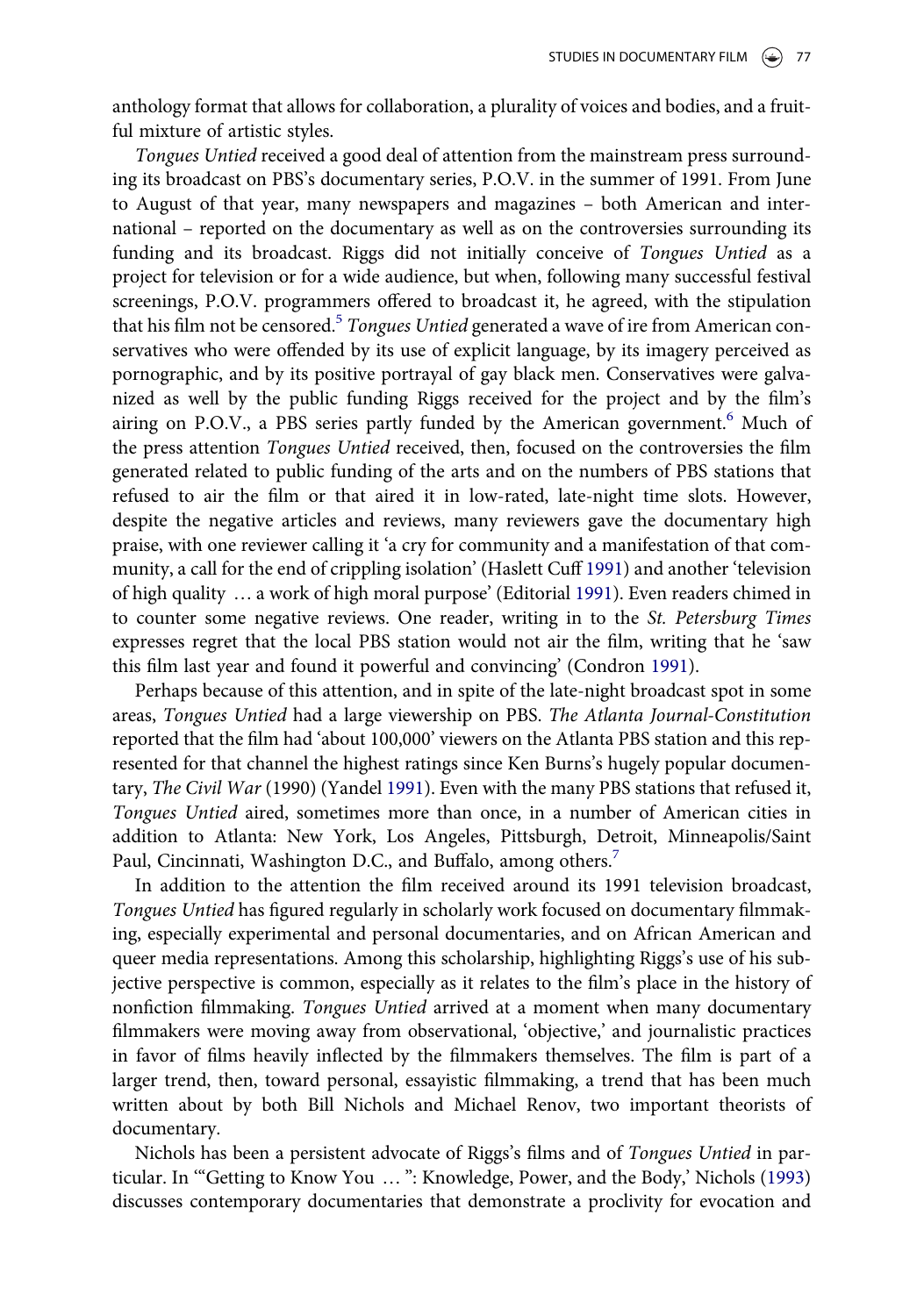<span id="page-5-0"></span>78  $\left(\frac{1}{2}\right)$  L. ANDERST

embodied knowledge rather than for strictly informative documentary realism, and he cites Tongues Untied as a strong example of this trend. In his subsequent and influential Introduction to Documentary Nichols gives Riggs's work extended attention. There he discusses Riggs's films chiefly under the rubric of what he calls the 'performative mode' of documentary. By 'performative,' Nichols does not intend to invoke J.L. Austin's use of the term in How to Do Things with Words [\(1962\)](#page-15-0) where Austin discusses performative utterances[.8](#page-14-0) Instead Nichols draws upon acting and performance studies to highlight the importance of performing bodies in the films he discusses. 'Performative documentaries,' he explains

bring the emotional intensities of embodied experience and knowledge to the fore rather than attempt to do something tangible. If they set out to do something, it is to help us sense what a certain situation or experience feels like. They want us to feel on a visceral level more than understand on a conceptual level. ([2010](#page-16-0), 203)

Addressing Tongues Untied specifically, Nichols adds, 'We are invited to experience what it feels like to occupy the subjective, social position of a black, gay male, such as Marlon Riggs himself' ([2010](#page-16-0), 204). Nichols alludes here to a viewing experience akin to narrative empathy: watching this film, and hearing the unfolding narrative within Riggs's confessions, Nichols feels himself drawn into the embodied and personal perspective Riggs presents. In this view, which is quite distinct from Ahmed's conception as empathy as a largely problematic 'wish feeling,' narrative empathy, or sharing the feelings of a subject through a narrative, is a positive way for viewers or readers to understand what others feel and experience, to in effect share those feelings with them [\(2004](#page-15-0), 30).

One could take issue with Nichols's conception of performative documentary in general, and some theorists have done so. $9$  In particular, his idea that performative films aim primarily to create feelings in viewers rather than to forward a specific argument does not square with the strongly political implications of Tongues Untied. While Riggs's strategies do indeed draw heavily on performance elements and on embodied knowledge, his film aims to do something quite explicitly: to remove a group of people from silence and invisibility, to give individuals a platform, and to call the audience to awareness and to action.<sup>[10](#page-14-0)</sup> And, in fact, the film performs those very aims. We can call the film performative, then, partly in the sense that Nichols intends and in the Austinian sense. More importantly, however, Nichols's view that he has been invited to empathetically share Riggs's experiences is a flawed reading of the film. It's a reading that ignores Riggs's own portrayal of the ways that others have imposed their readings on him in the past. Nichols's reading implies that the highly particular stories of a black, gay, HIV positive man can be uncomplicatedly transferred to others who live entirely different lives and experiences.

Michael Renov discusses Tongues Untied in two contexts in The Subject of Documentary: films of mourning and death, and, the context that most informs my work here, post-vérité self-representation. In the post-vérité films that are his focus, Renov explains that '[a] new foregrounding of the politics of everyday life encouraged the interrogation of identity and subjectivity and of a vividly corporeal rather than intellectualized self' ([2004,](#page-16-0) 171). In language quite similar to that of Nichols's and Thomas Waugh's, Renov describes a shift away from informative, objective films in favor of more personal and experiential films, and Riggs's Tongues Untied is key here; '[s]uccessfully fusing the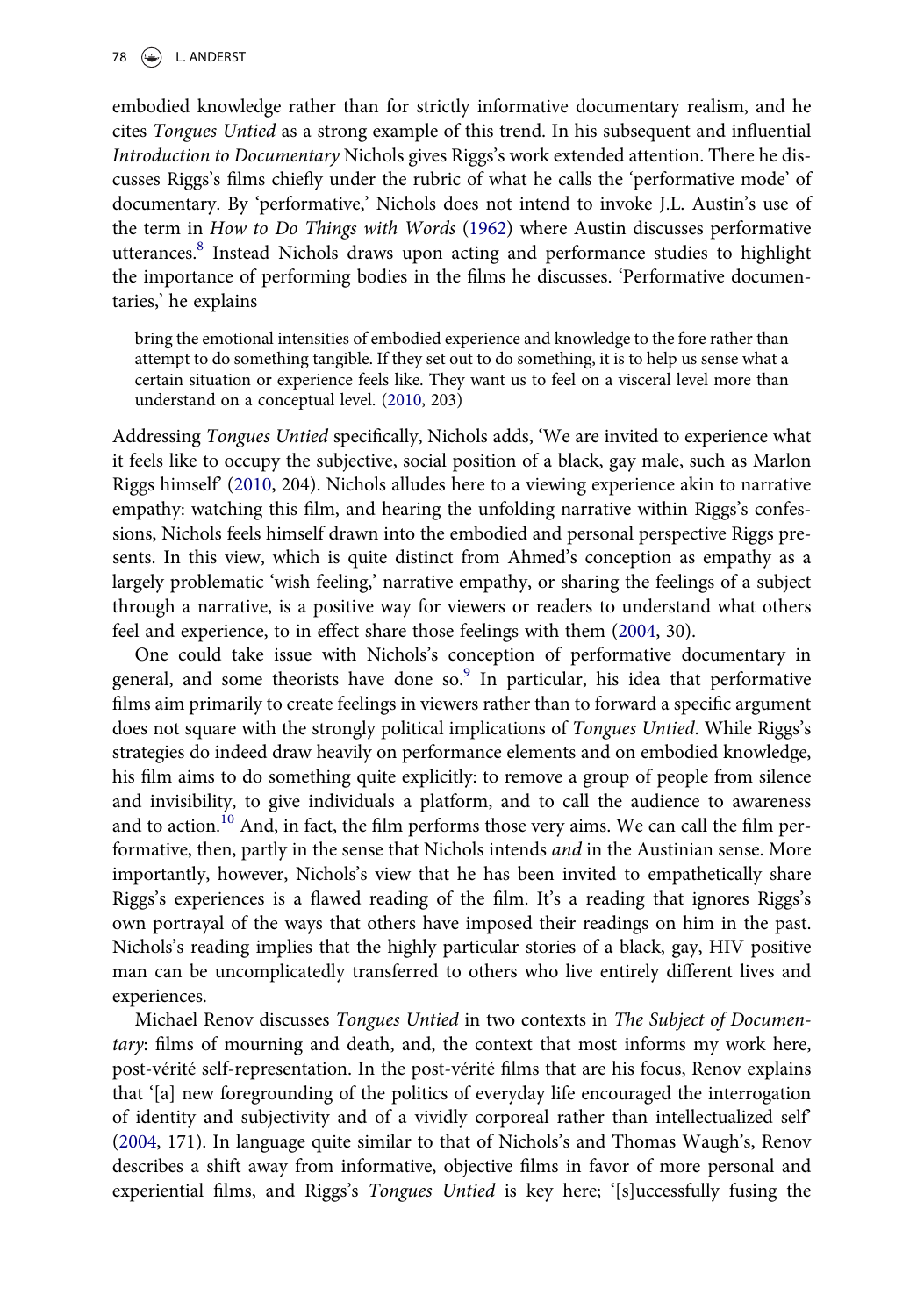<span id="page-6-0"></span>personal with the social, Tongues Untied is both a germinal political manifesto of its epoch and a paradigmatic instance of the new documentary subjectivity' [\(2004,](#page-16-0) 180). Renov continues by noting the importance of the filmmaker's body in a line partly quoted above: '[f]rom the outset, Riggs puts himself and his body on the line. In an opening sequence, Riggs, undulating and unclothed, moves rhythmically against a black, featureless background, riveting us with his fiery gaze' [\(2004](#page-16-0), 180).

Nichols and Renov both make important observations about Riggs's film; both recognize the key place he occupies among filmmakers who found their personal perspectives, their experiences, and their bodies to be fruitful foundations upon which to build their films. What they do not address in their discussions of Riggs, however, are the intricate and complex ways that his self representations, his use of his body and his autobiography, negotiate and control the relationship between subjects and viewers.

\*\*\*

Within the diverse sequences and styles that make up *Tongues Untied*, Riggs makes frequent use of autobiography. These moments do not account for a majority of the film, but, as Riggs describes in an interview, he, his story and his body, become 'a thread throughout' the film, a through line connecting the many disparate sequences (Kleinhans and Lesage [1991](#page-16-0), 121). Trained as a journalistic documentarian, however, Riggs made use of his own story with reluctance. Following the film's broadcast, he gave an interview for public television, and in it he describes how he came to be his own cinematic subject,

… everything within me was saying, 'No no no don't do it. Find somebody else. Find somebody else who will talk about being HIV positive. Find somebody else who will talk about being an Uncle Tom. … But you, hold back. Because it's too much at risk here. … Let someone else do it.' And every time I realized that I was thinking in that way, I also realized that I couldn't ask anybody to do that, that really was my responsibility. (Riggs [1991](#page-16-0))

Riggs attests to an important indecision here. His film will break silence, but he describes hesitating in the face of becoming his own subject. The reticence that we hear in this interview and that we saw embodied in the film's opening credits will remain in the autobiographical accounts he gives of his childhood experiences. This hesitation becomes a purposeful, performed strategy for retaining his sole authorship over his story and his identity; it prompts him to create a defensive position that ultimately frustrates narrative empathy.

There are a few long-standing threads running through the theory and poetics of autobiography, some of which bear on my analysis of Rigg's film. One examines the ways that authors belonging to minority or oppressed groups avail themselves of this genre, borne from and authorized by the dominant culture, in order to tell and to preserve tales that are left out of or erased from official historical narratives. As Linda R. Anderson explains, 'autobiography becomes both a way of testifying to oppression and empowering the subject through their cultural inscription and recognition' ([2001,](#page-15-0) 104, quoted in Rondot [2016](#page-16-0), 528). Another thread focuses on the complex and slippery relationship between the author, the narrator, and the subject, all three of which are located within the same individual person in this genre: the autobiographer. Finally, an additional thread, borne from the previous, and which has long fascinated me, analyzes the ways that autobiographers adopt distinct voices within their narratives. Autobiography is a dialogic genre in which an individual speaks both as themself in the present and themselves in the past,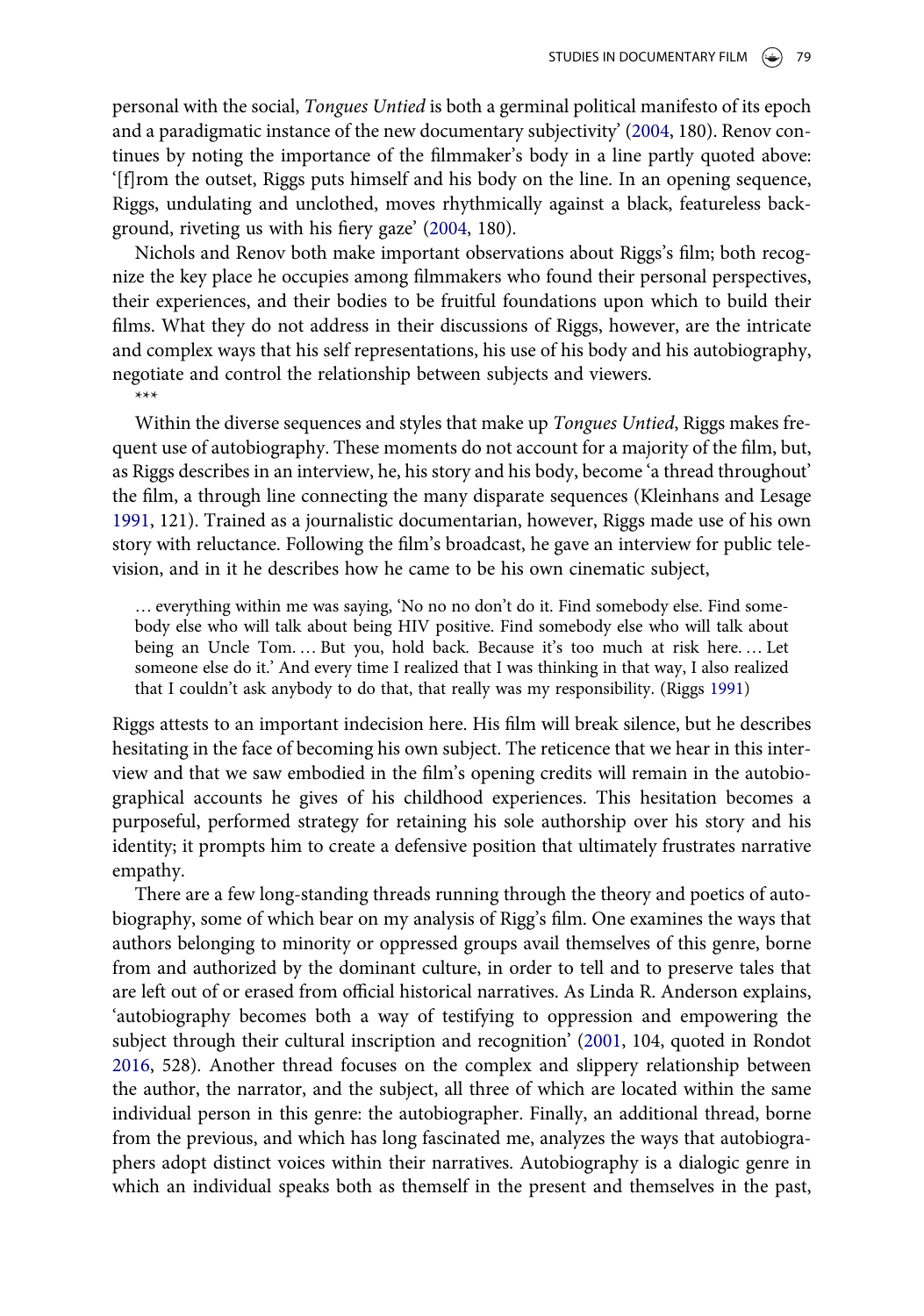<span id="page-7-0"></span>with these two figures overlapping and meeting inside the autobiographical narrative. Most theorists name these figures the *narrating I* and the *experiencing I*, terms that I also adopt in my analysis of Riggs's film.

Françoise Lionnet, in a chapter of her book Autobiographical Voices, writes about two Francophone women writers, Marie Cardinal and Marie-Thérèse Humbert, whose autobiographies 'center on the debilitating sexual and racial stereotypes of their colonial past and the degree to which their narrators have internalized them' ([1989](#page-16-0), 192). In this context, she names these two autobiographical voices the 'I' or the 'agent of discourse' and the 'she' or the 'subject of history' ([1989,](#page-16-0) 192, 193). Lionnet brings together narrative theory and post-colonial studies to unearth the ways that these writers exploit the varieties of voice in order to testify to their particularly fragmented lived experiences. These writers present protagonists who,

become progressively unable to cope with 'reality' as presented and depicted in the master narratives of colonialization. They are thus alienated from something at once internal and external to the self. It is at that precise moment of disjunction between inner and outer or past and present reality that the narrative text articulates a dialogue between two instances of the self, the 'I' and the 'she,' the 'I' of the here and now, who reconstructs the absent, past 'she,' the emancipation of the 'I' being triggered and actualized by the voice of the 'she' taking shape on the page. ([1989,](#page-16-0) 192)

The writers Lionnet discusses adopt a form, prose autobiography, that belongs to the 'master narratives' from which stories like theirs have so far been excluded. They adopt a divided, doubled voice that mirrors the strong division between their childhood selves and their adult selves. While Riggs's film charts an experimental course largely distinct from the dominant documentary discourse of the time, his moments of autobiography nonetheless evince this internal division, this separation of his present self, his visible and heard 'agent of discourse,' and his past self, his invisible, suffering 'subject of history' (Lionnet [1989,](#page-16-0) 193).

Riggs narrates a few distinct portions of his life throughout the film. He describes his childhood and his later teenage years in the American South and his experiences as an openly gay adult in San Francisco. I will focus here on one scene early in the film in which he recounts key childhood experiences, and within that scene, on two formal aspects: his distinctive use of autobiographical voices and his inclusion of external voices into his story. These formal choices allow him to at once narrate his experiences and represent his pain while at the same time to create a barrier between his himself and his story and his audience. This childhood sequence has three parts corresponding to different moments in time: in the first part Riggs describes the sexual games of his male playmates at around age 6, in the second part he tells of his move to Georgia at age 11, and in the third part he recounts his experiences in a gifted classroom in a new middle school at age 12. Rather than re-creating or reenacting his past through scripted scenes with sets, props, and actors, Riggs simply narrates his story to his audience in his own voice. He stands against a black background, wearing a black shirt, and he looks directly into the camera as he speaks.

He begins the sequence by speaking in his *narrating I*, 'I heard my calling by age six.' This is the present tense voice of the autobiographer at the moment of speaking or writing (Riggs [1989\)](#page-16-0). The experiencing I, on the other hand, is the represented voice of the subject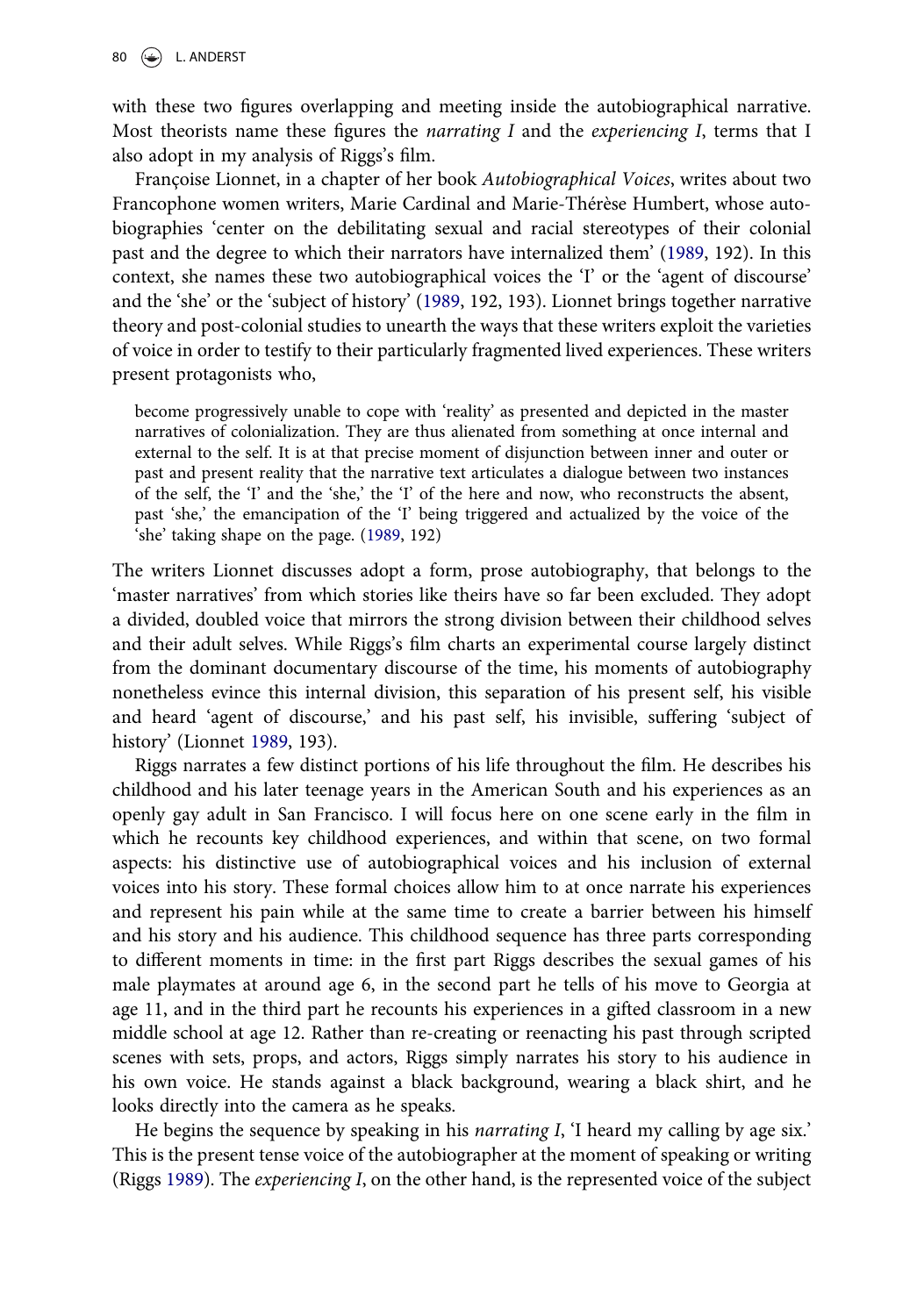in the past, usually presented in prose as quoted dialogue or thoughts in the voice of the autobiographer's younger self. Even as he speaks in these two voices, Riggs also represents others' voices, the ways others contributed to the writing of his identity. Throughout the scene, interrupting his story, Riggs includes brief shots of single mouths speaking epithets like 'homo,' 'faggot,' 'freak,' and 'Uncle Tom' (Riggs [1989\)](#page-16-0). These voices punctuate the story he tells, and they demonstrate, quite forcefully, how others' words shaped and silenced the self that is presented in the scene and in the film. They demonstrate how others have shaped and written his identity.

In the beginning of this brief childhood scene, Riggs describes his and his friends' sexual games at age six. He describes the way that he and other young boys 'played sex' together, and he speaks in the voices of these other young boys from his past who argue about which one gets to play the daddy. Riggs speaks these voices himself, looking away from the camera and changing his tone and his facial expression to transform himself into the two six year olds. Through Riggs's performance, these young boys argue back and forth about playing the daddy (Figure 2). As he returns to his *narrating I*, he once again meets the camera with his eyes, explaining that his difference from these boys at age six was that he never argued; he happily submitted to his assigned role, not the daddy ([Figure 3](#page-9-0)).

In the scene's second part, where Riggs describes moving to Georgia at age 11 and his relationship with a close friend there, we very briefly hear the voice of Riggs's experiencing I. After describing the ways that he and his friend kissed, 'dry, wet, French,' he explains that his friend's brother, catching them kissing, called them a name: 'homo.' Taking on the voice of his 11-year-old self, Riggs says, '"What's a homo?," I asked.' An intercut image of an older male mouth replies, 'punk, faggot, freak.' After a cut back to him, and looking into the camera, now expressionless, Riggs returns to the voice of his narrating I and says, 'I understood.' In this moment of his narrative, the adult Riggs returns to his childhood self, voicing aloud the words of his youthful playmates at age six as well as his own words at age 11. While the one instance of his past voice, '"What's a homo?",' is brief, it reveals Riggs's willingness to return to the experience of his childhood self and his



Figure 2. 'You the daddy all the time!'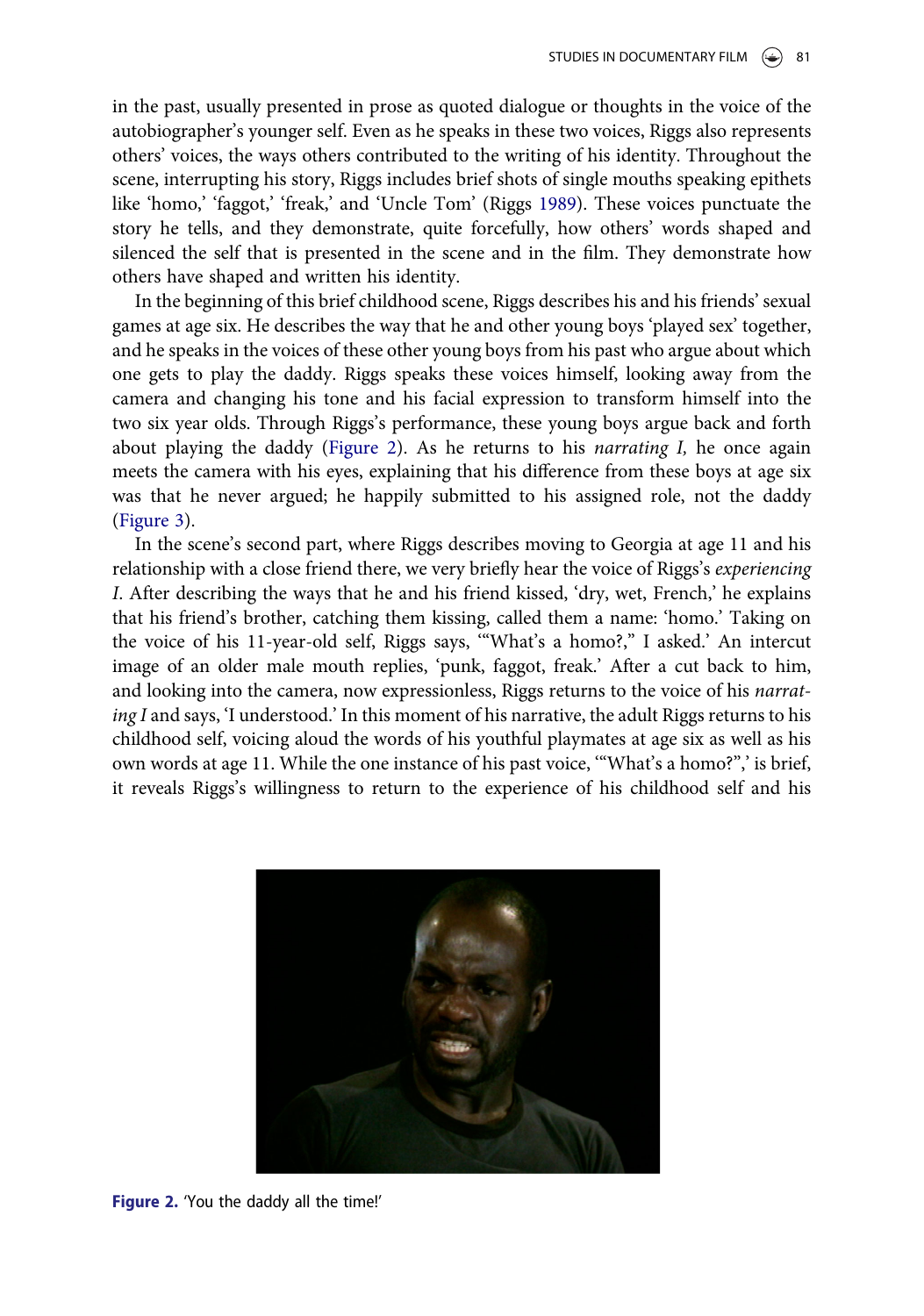<span id="page-9-0"></span>

Figure 3. 'Not me. I gave it up. Free.' [snaps]

childhood experiences, his willingness to speak with rather than simply speak about his 11-year-old self (Riggs, [1989](#page-16-0)).

Convergences between these two autobiographical voices such as in this example can reveal an autobiographer's empathy with himself in the past. The autobiographer creates a character of his former self, enters into that former self's voice and perspective, and re-experiences the moment and the attendant feelings with his past self. As part of a visual, performed mode, Riggs's adult, present-tense body never escapes us as we hear the child-like voice coming from his lips. He is at once the body of the narrating I and the voice of the experiencing I. This move may quite powerfully affect viewers because we hear that younger self who, in this case, we sense is entering an emotionally traumatizing moment. We anticipate the pain we imagine he is about to feel. It is in this moment that he first understands how others will view him and his desires before they know him. Instances such as this, instances of an autobiographer's own empathy with himself in the past may serve as a conduit for the audience to also empathize with the autobiographer's past self. $<sup>11</sup>$  $<sup>11</sup>$  $<sup>11</sup>$ </sup> Nichols's words about Riggs's film, his notion that the viewer 'is invited to experience what it feels like to occupy the subjective, social position of a black, gay male, such as Marlon Riggs himself,' describe a very powerful connection with the autobiographical self Riggs represents ([2010,](#page-16-0) 204). It may be this scene, particularly the brief moment of Riggs's experiencing I, and others like it that prompt the empathetic feeling Nichols has in response to this film. Riggs puts himself into a position to re-experience a painful past, he represents the moment when he understood that his desires would be hated by others around him. Riggs is very careful, however, to restrict the viewer. He keeps us mostly with him in the present as he reports on his past self rather than providing extensive access to the voice and experiences of his past self. He shows us that other voices have attempted to author him, naming him 'punk, faggot, freak,' so now here in the present autobiographical moment of his film, he limits the access he gives to viewers. Riggs seeks witnesses, but he defends himself against allowing viewers too much of his story and experience.

As the scene continues, the experiencing I drops away entirely, and we hear only from his *narrating I*. The words he speaks in this present tense voice are brief but moving,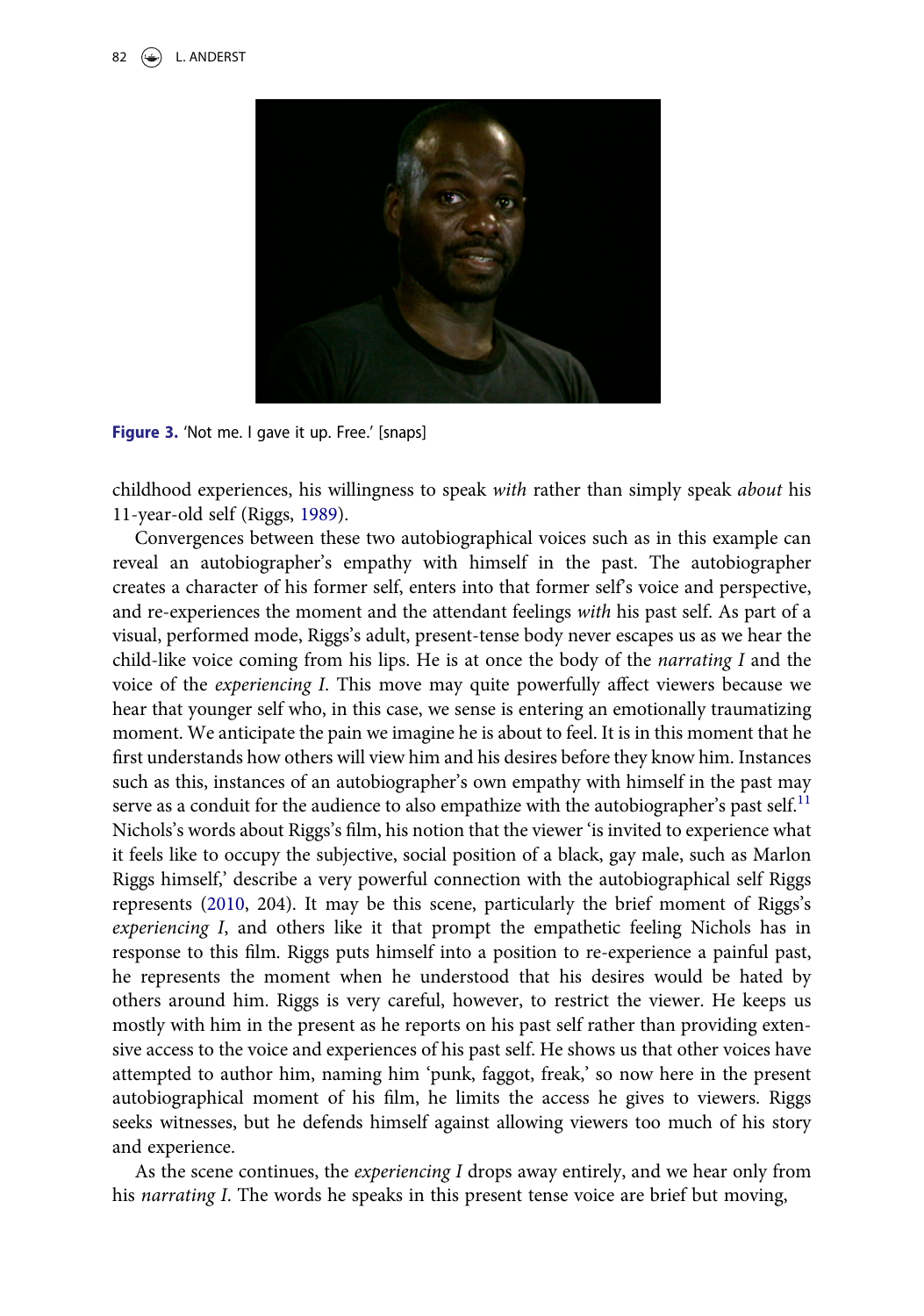<span id="page-10-0"></span>The whites hated me because I was one of only two blacks placed in 8A, the class for Hephzibah's best and brightest. The blacks hated me because they assumed my class status made me uppity, assumed my silence as superiority. I was shy. I was confused. I was afraid and alone. (Riggs [1989](#page-16-0))

Although powerful in its description of the hatred Riggs faced from all sides and his reaction to that hatred, this is a short and un-illustrated account of Riggs's middle school years. There is no thick description, no words spoken by him to others at age 12 or by others to him. We have only short, punchy, informational lines mixed within the intercut mouths hurling insults, which I will look at more closely in a moment. Everything he says at this point is in the voice of his *narrating I*, and his *experiencing I*, battered by the insults shrinks into silence. Riggs has no words to speak from his past voice in this period.

Whereas a brief moment of self-directed empathy featured in his telling of his 11-yearold experience, here Riggs remains distant from his former self. He does not let viewers see or hear the 12-year-old boy he used to be. Even as the camera increases in proximity to his face, the adult narrating some 20 years after this moment keeps his distance. He does not verbally re-experience this past. He does not reveal empathy with his former self. His choices in this third part of the scene mirror the hesitation to use his own story that Riggs speaks of in the interview cited earlier. They mirror the hesitation seen in the film's opening credits when his body is at once on view yet partly covered. This hesitation, this defensiveness acts to keep viewers from gaining entry into his experiences, his memories.

Writing in Reframing Bodies of the cultural trauma of the AIDS crisis of the late twentieth century, Roger Hallas examines forms of witnessing in queer films and videos. While Hallas analyzes in detail Riggs's short film No Regret ([1992\)](#page-16-0), produced shortly after Tongues Untied, he does not address Tongues Untied itself in depth. His remarks, however, especially as it pertains to the interplay and exchange involved in witnessing, bear strongly on this film. 'Bearing witness,' Hallas notes, 'involves an address to an other; it occurs only in a framework of relationality, in which the testimonial act is itself witnessed by another' ([2009,](#page-15-0) 10). Riggs's continued attention directed toward the camera in this scene, and in other scenes throughout the film, his meeting of the viewers' eyes while he speaks in the voice of his narrating I, assumes an audience, a witness to his story. Riggs bears witness to his past, and he calls upon his viewers to witness his act of bearing witness. Hallas continues, 'The ethical address' of a person witnessing his or her own past 'entails a request to listen, to acknowledge, to affirm, and to share the experience of the event, in other words, to bear witness to the witness, to become a secondary witness' [\(2009](#page-15-0), 12). This scene in Tongues Untied works just this way. Riggs places viewers in a position to become 'secondary witnesses' to Riggs himself as he confesses his past, as he witnesses those experiences over again. In other words, he allows viewers to share in the experience of this present tense moment. Viewers do not witness a recreation of his past, a re-enacted scene for instance; viewers witness Riggs's re-framing the events he experienced. He recreates the experiences in a highly mediated way, a way that both subjects himself to and partially shields himself from those past pains. Riggs asks for witnesses here, not for co-authors.

Riggs's own voice(s) are not alone in this brief autobiographical sequence. The filmmaker represents four additional voices alongside his narrative. These voices are perhaps the most commanding aspects of this sequence, and they point to what Ahmed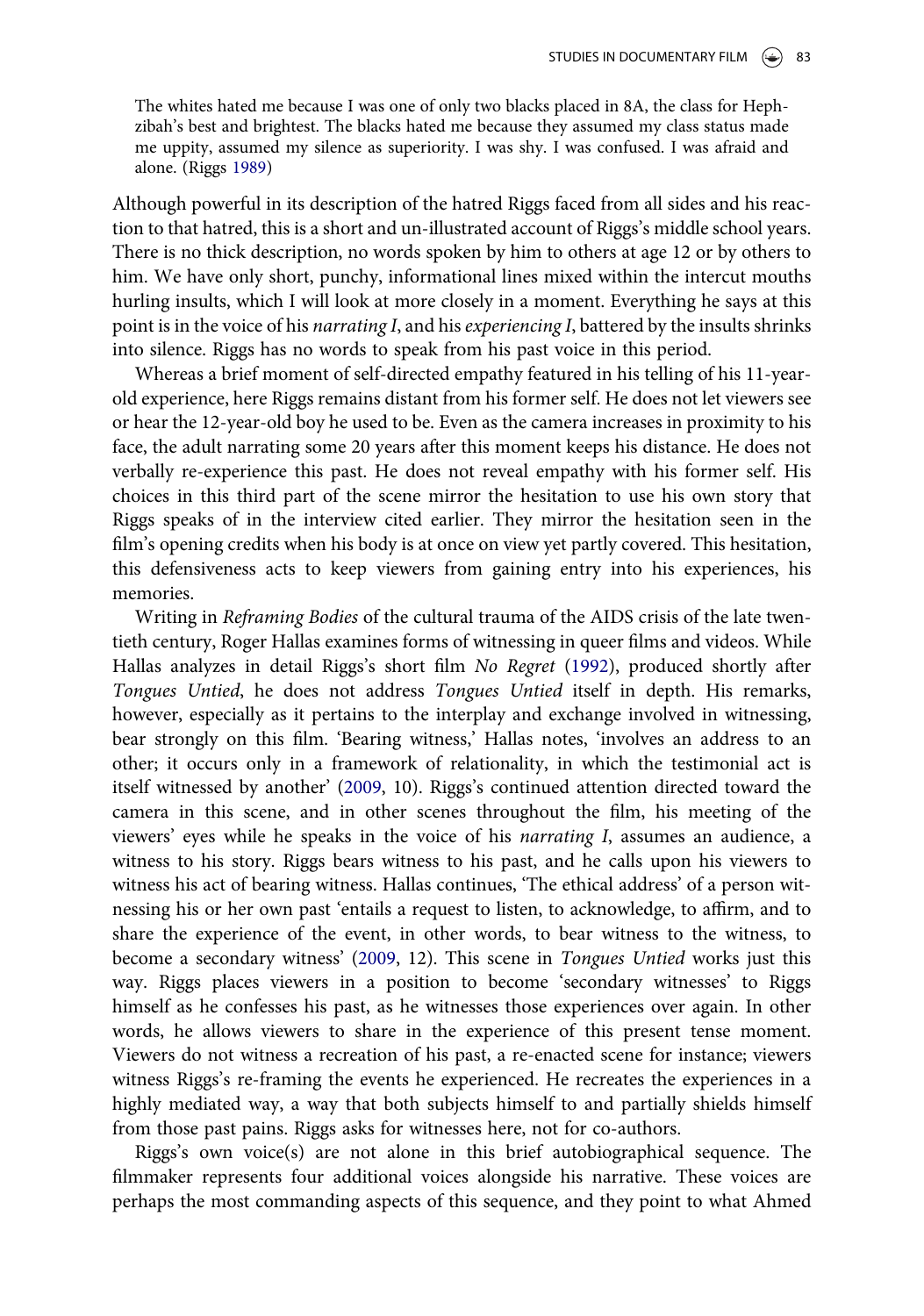describes in The Cultural Politics of Emotions as the 'stickiness' of certain words, signs, and emotions passed between people. Ahmed conceives of emotions, such as hate or fear, as social and cultural practices, movements between people, rather than as things inside us. She explains,

It is not simply that the subject feels hate, or feels fear, and nor is it the case that the object is simply hateful or is fearsome: the emotions of hate and fear are shaped by the 'contact zone' in which others impress upon us, as well as leave their impressions. [\(2004](#page-15-0), 194

Ahmed explains that certain words, due to a 'stickiness' acquired through repeated usage, words like 'faggot,' 'nigger,' and 'Paki' leave a strong impression indeed. Riggs's portrayal of these four hate filled mouths and the sticky, repeated words they speak seems to anticipate Ahmed's ideas. Each of the four mouths bestows a name upon Riggs at different points in his childhood; they hurl these words at him, and they stick, rendering him silent and scared for many years. And importantly, these four mouths, disembodied from their persons, name him often before he is able to tell his own story. These names, in other words, are there in wait for him even before he arrives. Riggs's autobiography incorporates these others' characterizations of him, and in effect, he confesses their misdeeds in the same moment that he calls on viewers to witness his past. His narrative here, like his overall film, is polyvocal.

In the first part of his narrative, when Riggs describes his 6-year-old memories, an image (Figure 4) is repeatedly intercut as Riggs tells the story of playing sex with other boys, a close-up image of the mouth of a young boy who says the word 'punk.' The image only ever lasts as long as it takes the mouth to speak before a cut returns to the adult Riggs standing and continuing his story. In the second part of his story, Riggs says, 'At age 11 we moved to Georgia. I graduated to new knowledge,' and immediately following this, an intercut image of an adult mouth derisively says, 'homo.' Like 'punk,' this new name is there for him even before he describes kissing his best friend, before he asks in his *experiencing I*, ""What's a homo?",' and becomes aware of the word's meaning.

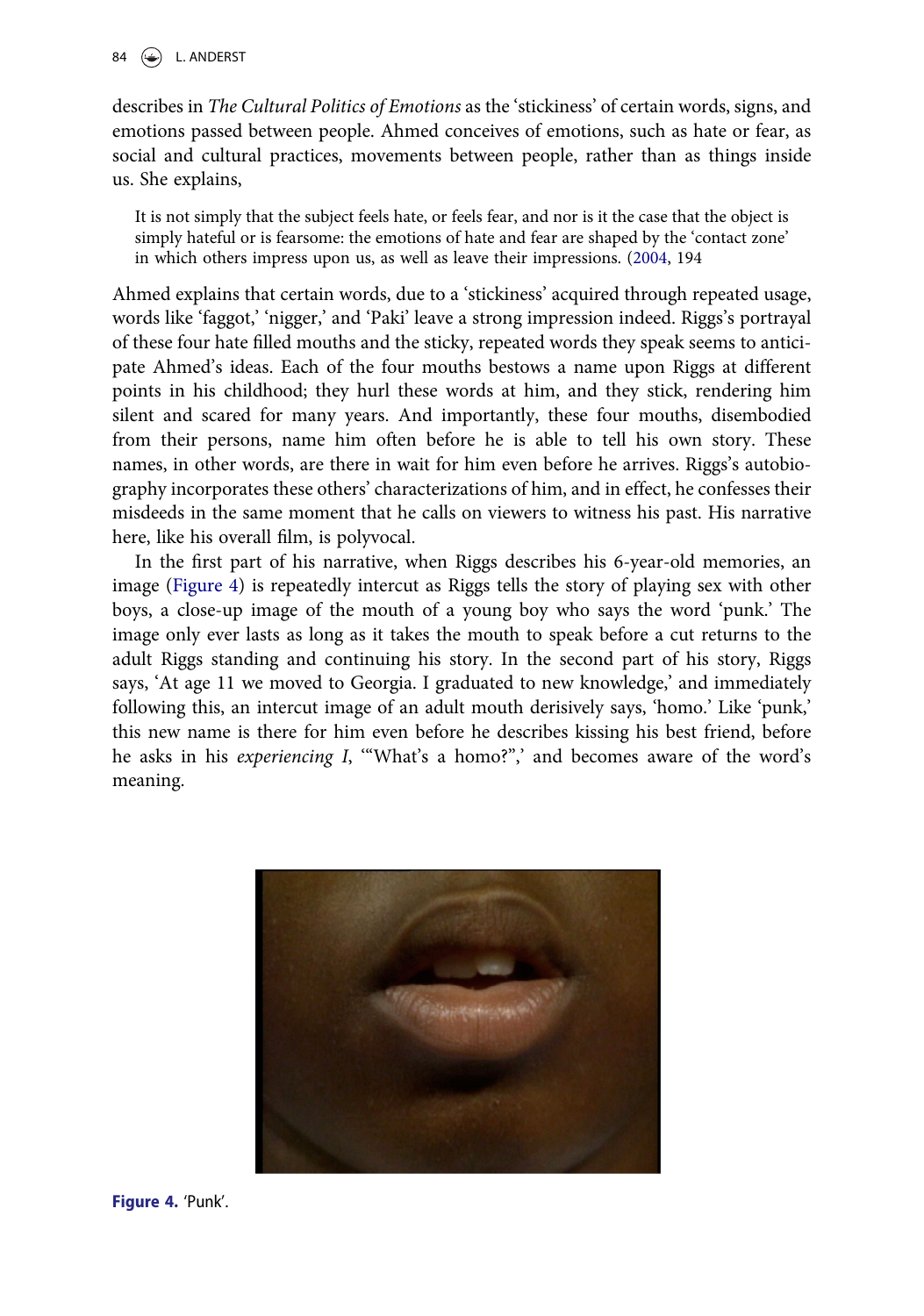<span id="page-12-0"></span>The same is true in his narrative about going to a new school when he was 12. In this case, before he begins telling the story about being 'one of only two blacks placed in 8A, the class for Hephzibah's best and brightest,' a mouth belonging now to a white teenager, again in extreme close up says in a southern drawl, 'mother fuckin' coon.' Directly following this first white mouth, Riggs explains his experiences at Hephzibah junior high. In this third part, these mouths and voices, reach a fever pitch and finally overwhelm Riggs's attempt at authoring his own story. The two white voices say 'mother fuckin' coon' and 'niggers go home' while the two black voices continue as before with 'punk,' 'homo,' 'faggot,' and 'freak,' but now with the addition of 'Uncle Tom.' These mouths repeat and disrupt the narrative Riggs tells viewers.

As the scene nears its end, we see only the images of these four mouths and voices repeating their 'sticky' words over and over. Riggs himself is momentarily absent from the scene, seemingly covered over, buried by these hateful voices. When the visual and sonic crescendo of mouths and voices ceases and Riggs returns to the scene, he says, '[c]ornered by identities I never wanted to claim. I ran. Deep. Hard. Fast. Inside myself.' As Ahmed explains, 'signs become sticky through repetition; if a word is used in a certain context again and again, then that "use" becomes intrinsic … This repetition has a binding effect' ([2004,](#page-15-0) 91–92). With this vivid illustration, Riggs shows how these words, this hatred, had a 'binding effect' on his identity. These words and the attached emotions stick to his childhood self, taking an important role in determining that self, a self that withdrew from the world, a self that remained in silence. Commenting on this very scene, David Gerstner writes, 'Riggs deliberately builds the rapid and rhythmic montage around sound and image so as to elicit the violent effect of the rhetoric of hate, the cut, on his body' ([2011](#page-15-0), 197). This 'violent effect' is apparent in the visual and narrative style of the scene. The mouths and voices cut through his story, his own words, and his image on screen. These voices silence him, tying his tongue.

In the present tense moment of the film, though, these voices are external to Riggs, apart from him. They do not occupy the same space where he stands and is filmed, and apart from his question about the meaning of the word 'homo,' Riggs does not speak these words himself or engage the speakers. Ahmed notes that the movements of emotions occur in the 'contact zone' between people. Here, Riggs keeps himself away from that 'contact zone' with these voices. Rather than together occupying a physical space, the black box setting where Riggs speaks for instance, here the 'contact zone' is a metaphorical one created through editing. This is a 'contact zone' that paradoxically keeps Riggs from contact but exposes viewers to it. Viewers come into contact with these voices in a way that Riggs performing on screen does not. Viewers are exposed to these words and these emotions that retain their sticky power. These words, then, finally implicate the veiwers, asking them to consider their own positions, to become aware of where they stand.

Viewers witness Riggs's telling of this episode from his past. We witness his revisiting of his childhood voice when he asks what the word 'homo' means. We witness and experience the way that he represents others' ideas and words about him, their names for him, and their emotions directed toward him. We must feel a strong emotional and even perhaps physical reaction in response to the crescendo of voices coming at us from the screen. Riggs places us in a kind of contact with these voices, and what we feel in response will depend on our own experiences as well as on our cultural, social, and historical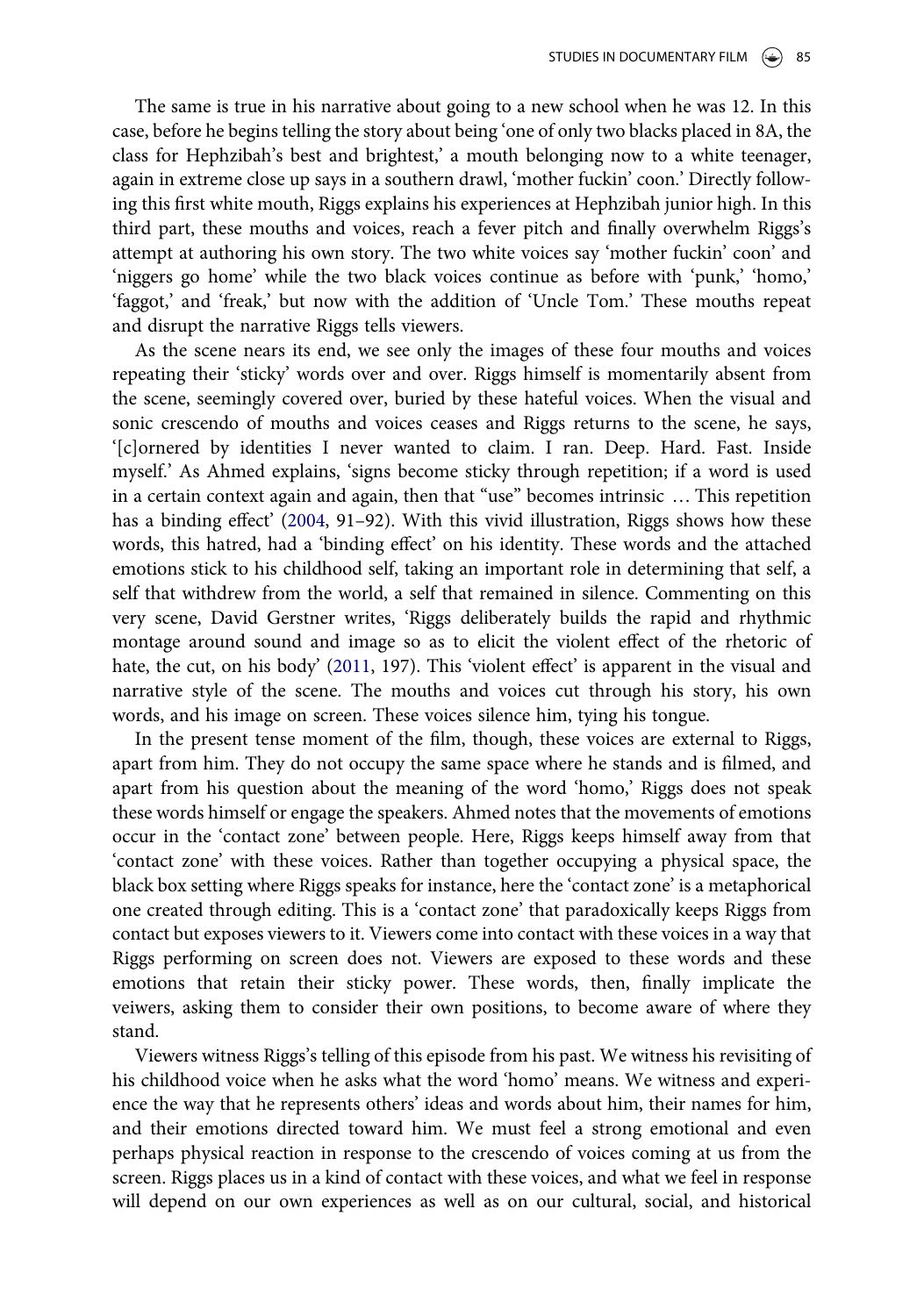<span id="page-13-0"></span>86  $\left(\frac{1}{2}\right)$  L. ANDERST

context. As Kleinhans describes, though, the scene has enormous affective power no matter what our background, and, as he explains, its effect is to allow viewers 'imaginative acceptance' of Riggs's adolescent self,

The effect of this sequence for all audiences is very powerful, for almost everyone in the audience can recall facing anxieties and doubts in adolescence. Many sympathize with the eighth grader facing hostile schoolmates shouting racist comments, but the compounding of the identification by adding homophobic terms calls for a new leap of imaginative acceptance for many. This sequence demonstrates how Riggs uses first person voice. Stylistically and politically it provides a formal possibility for documentary to fulfill an increasingly necessary (on practical, theoretical, and political levels) demand to express gender/ sexuality, race and class issues simultaneously and in their fully articulated complexity. ([1991](#page-15-0), pp. 9–10 of 19)

Riggs's own voice as a filmmaker and as an autobiographer is no longer silenced. As Lionnet says of the post-colonial writers she describes, his voice is 'emancipated' in part by its return to the silenced experiences of his past self. We witness that voice coming free. What we do not take from this film, however, is the pain or experience he represents. Riggs could have represented his past in a way that allowed viewers more immediate access to it. His choices instead highlight the circumscribed space he allows us with respect to his past experiences. He does not wish us to have his experiences. He wishes us to witness them, acknowledge them.

Viewers who have had very similar experiences to those Riggs describes, other black gay men whom Riggs counted among his originally intended audience, very likely have a strong sense of recognition here and throughout film; viewers who have not (and I count myself among this latter group) may feel a strong sense of sympathy from witnessing this act of self narrative and from the contact with those voices. But ultimately, Riggs keeps his story, his experience, for himself. He has shown us that he has already known others writing his identity, others claiming they know him even before he can tell his story.

In an interview given after Tongues Untied had screened for several festival audiences and school groups, but before it had aired on PBS or generated commentary in the mainstream press, Riggs describes his surprise at the wide variety of people the film had positively impacted. Riggs had accompanied the film and presented it before many of these audiences, essentially watching how his viewers received his work. 'Tongues Untied has transcended my expectations of who would understand it, who would be moved by it,' he explains to his interviewer, 'I had intended this work specifically for black gay men. … Something that I thought was very personal and specific to the community reached beyond that and touched people of diverse backgrounds and experiences' (Anbian [1990](#page-15-0), 5). That the film opened eyes and minds, that it penetrated audiences unanticipated by Riggs, speaks to its strong success at conveying the messages Riggs and his collaborators intended. The film became a vehicle for diverse audiences to witness the experiences of

That this is the case, however, that this film touched many of its viewers, this viewer included, does not mean that we have known or have experienced what Riggs or his collaborators experienced and represented in the film. To witness, to feel sympathy, and to have gained insight into another's experience is not to have had the experience. While empathy, and narrative empathy in particular, may be a 'wish feeling' as Ahmed describes it, autobiographers, filmmakers, and writers can present their work in ways that tend to

black gay men at a time in recent American history that was distinctly unfriendly

toward their stories, their experiences, and their bodies.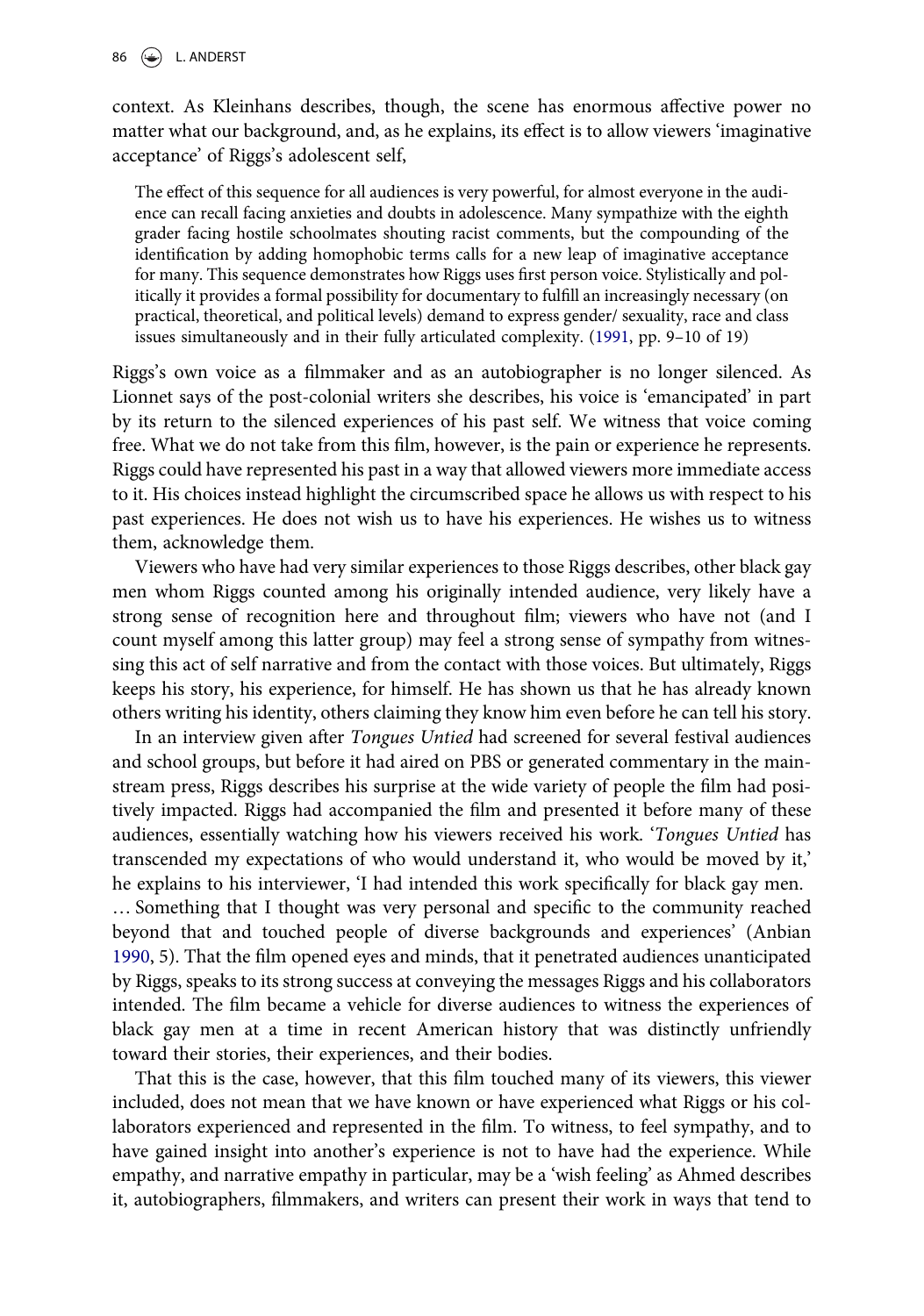<span id="page-14-0"></span>promote audience empathy. Riggs, however, would very likely agree with Ahmed. Personal control over self-inscription is a key component of this film's intertwining themes. His goal is partly to present his experiences, authored by him alone. Riggs allows us to witness, not to take and to have.

# **Notes**

- 1. In multiple interviews, Riggs described Tongues Untied as a film primarily intended for a small audience of other black gay men, 'Since my intended primary audience was really focused on black gay men, I didn't mind if everybody got it. … If others understand, fine, but making sure everyone understands was not my prerequisite in making this' (Kleinhans and Lesage [1991](#page-16-0), p. 7 of 12).
- 2. For example, a New York Times op-ed from 17 March 2012 explains recent research in neuroscience that suggests 'that individuals who frequently read fiction seem to be better able to understand other people, empathize with them and see the world from their perspective.' In her extensive study Empathy and the Novel, however, Suzanne Keen ([2007](#page-15-0)) reviews many studies on the connection between narrative empathy and altruism, and she demonstrates that the purported beneficial effects of novels on their readers have not been proven.
- 3. Sheila Petty's article, 'Silence and Its Opposite: Expressions of Race in Tongues Untied,' published in Documenting the Documentary ( [1989](#page-16-0)) analyzes the film's overall structure against the structure of symphonic form.
- 4. Chuck Kleinhans, in 'Ethnic Notions, Tongues Untied: Mainstreams and Margins,' details the differences between the experimental style of Tongues Untied and Riggs's earlier documentary, Ethnic Notions [\(1986](#page-16-0)), which takes a more conventional, PBS style approach to explaining and surveying the negative stereotypes of African Americans that have proliferated in American culture.
- 5. Phil Kloer in 'Voices in Tongues' Echo Filmmaker's Experience' published in The Atlanta Journal and Constitution quotes Riggs as saying,

I didn't envision it for TV, because I didn't think TV would have the courage to show it,' he said. … 'To sanitize the language would be to eviscerate it--the passion, the rage, all it means to be black and gay in America would be denied. Those words are the reality of the slurs against us. (16 July [1991](#page-16-0))

6. P.O.V.

received \$250,000 of its \$1.1 million budget this year [1991] from the National Endowment for the Arts. In addition to his regional endowment [NEA] grant [of \$5,000], Mr. Riggs received \$3,000 from the Film Arts Foundation, a private group in San Francisco. But he said that most of the film's \$40,000 cost came from donated equipment and volunteer help. (Prial [1991](#page-16-0))

- 7. 'The series producers of P.O.V. estimated in the early 1990s that the program could attract an audience of several million nationwide, mostly in the coveted eighteen-to-forty-five category.' Bullert ([1997\)](#page-15-0), 30. (Quoted in Hallas [2009](#page-15-0), 130).
- 8. In Austin's book, performative utterances are those words that, when spoken, perform an action. For instance, when a wedding officiate says, 'I now pronounce you … ' those words perform the action of marrying two individuals. For Nichols, on the other hand, a key feature of the performative documentary mode is its lack of doing something specific in favor of producing feelings in viewers [\(2010,](#page-16-0) 203).
- 9. Chris Cagle summarizes some of the reactions to Nichols's taxonomy of documentary modes in his article, ([2012](#page-15-0)), 46.
- 10. A number of elements of the film point to its status as a political manifesto and to its goal to call its audience, and especially its primary audience of black gay men, to action. The chantlike 'brother to brother' heard on the soundtrack early in the film and again near the end,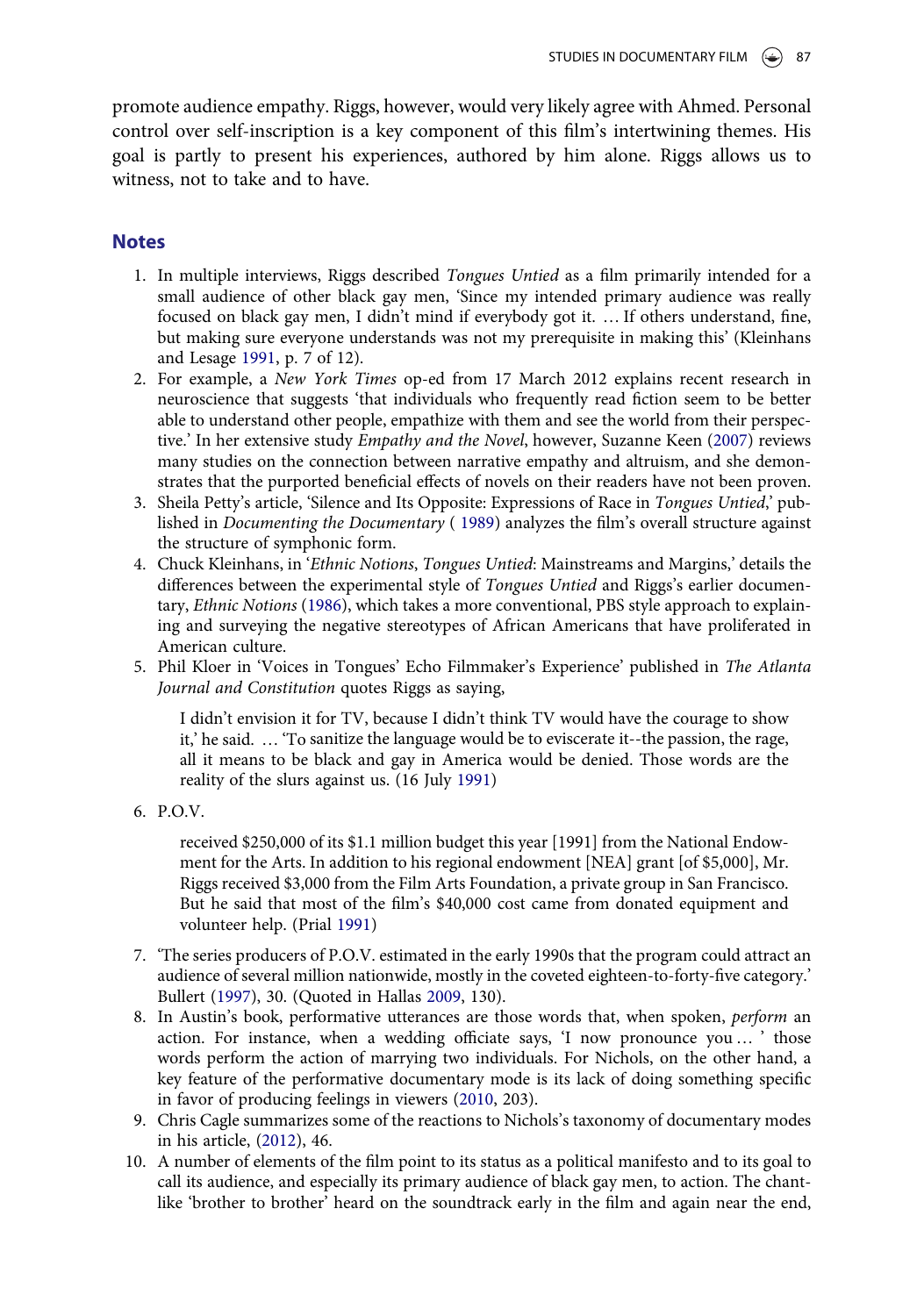<span id="page-15-0"></span>

speaks specifically to black gay men, asking them to work together, to acknowledge one another, and to show greater love for each other.

11. Anderst (2015) describes the ways that autobiographical narratives can engage readers' empathy much in the same ways as fictional narratives, the more common subject in research on narrative empathy.

### Disclosure statement

No potential conflict of interest was reported by the author.

## Funding

This work was supported by the Research Foundation of The City University of New York.

## Notes on contributor

Leah Anderst is Assistant Professor of English at Queensborough Community College of the City University of New York (CUNY), where she is Director of the Writing Program. She also teaches film studies courses within the Master's of Liberal Studies program at the CUNY Graduate Center. Her research and teaching interests include autobiography; film studies, with a focus on French film and documentary; narrative theory; and writing pedagogy. Her writing has appeared in Narrative, a/b:Auto/biography Studies, Teaching English in the Two-Year College, Senses of Cinema, and Orbis Litterarum. She is the editor of an anthology titled The Films of Eric Rohmer: French New Wave to Old Master (Palgrave 2014).

# References

Ahmed, Sara. [2004.](#page-2-0) The Cultural Politics of Emotion. New York: Routledge.

Anbian, Robert. [1990.](#page-13-0) "Tongues Untied Lets Loose Angry, Loving Words: An Interview with Marlon Riggs." Release Print, March: 5–6, 15–18.

Anderson, Linda R. [2001](#page-6-0). Autobiography. New York: Routledge.

- Anderst, Leah. 2015. "Feeling with Real Others: Narrative Empathy in the Autobiographies of Doris Lessing and Alison Bechdel." Narrative 23 (3): 271–290.
- Austin, J. L. [1962.](#page-5-0) How to Do Things with Words. 2nd ed. Cambridge: Harvard UP.
- Bullert, B. J. [1997.](#page-14-0) Public Television Politics and the Battle Over Documentary Film. New Brunswick: Rutgers University Press.
- Cagle, Chris. [2012.](#page-14-0) "Postclassical Nonfiction: Narration in the Contemporary Documentary." Cinema Journal 52 (1): 45–65.
- Condron, Michael. [1991](#page-4-0). "Re: WEDU Board Decides Against Airing Film on Gay Black Men." St. Petersburg Times, June 27.
- Editorial. [1991](#page-4-0). "We All Should Learn from This Point of View." The Atlanta Journal- Constitution, July 18.
- Ford, Yance. [2008.](#page-3-0) "Remembering Tongues Untied." POV's Documentary Blog, March 26. Accessed 17 July 2015. [http://www.pbs.org/pov/blog/news/2008/03/remembering\\_tongues\\_untied/.](http://www.pbs.org/pov/blog/news/2008/03/remembering_tongues_untied/)
- Gerstner, David. [2011](#page-12-0). Queer Pollen: White Seduction, Black Male Homosexuality, and the Cinematic. Urbana: University of Illinois Press.
- Hallas, Roger. [2009](#page-10-0). Reframing Bodies: AIDS, Bearing Witness, and the Queer Moving Image. Durham: Duke University Press.
- Haslett Cuff, John. [1991](#page-4-0). "A Cry for Community." The Globe and Mail, July 16.

Keen, Suzanne. [2007](#page-14-0). Empathy and the Novel. Oxford: Oxford University Press.

Kleinhans, Chuck. [1991.](#page-13-0) "Ethnic Notions, Tongues Untied: Mainstream and Margins." Jump Cut 36: 108–119. (accessed online version without pagination).